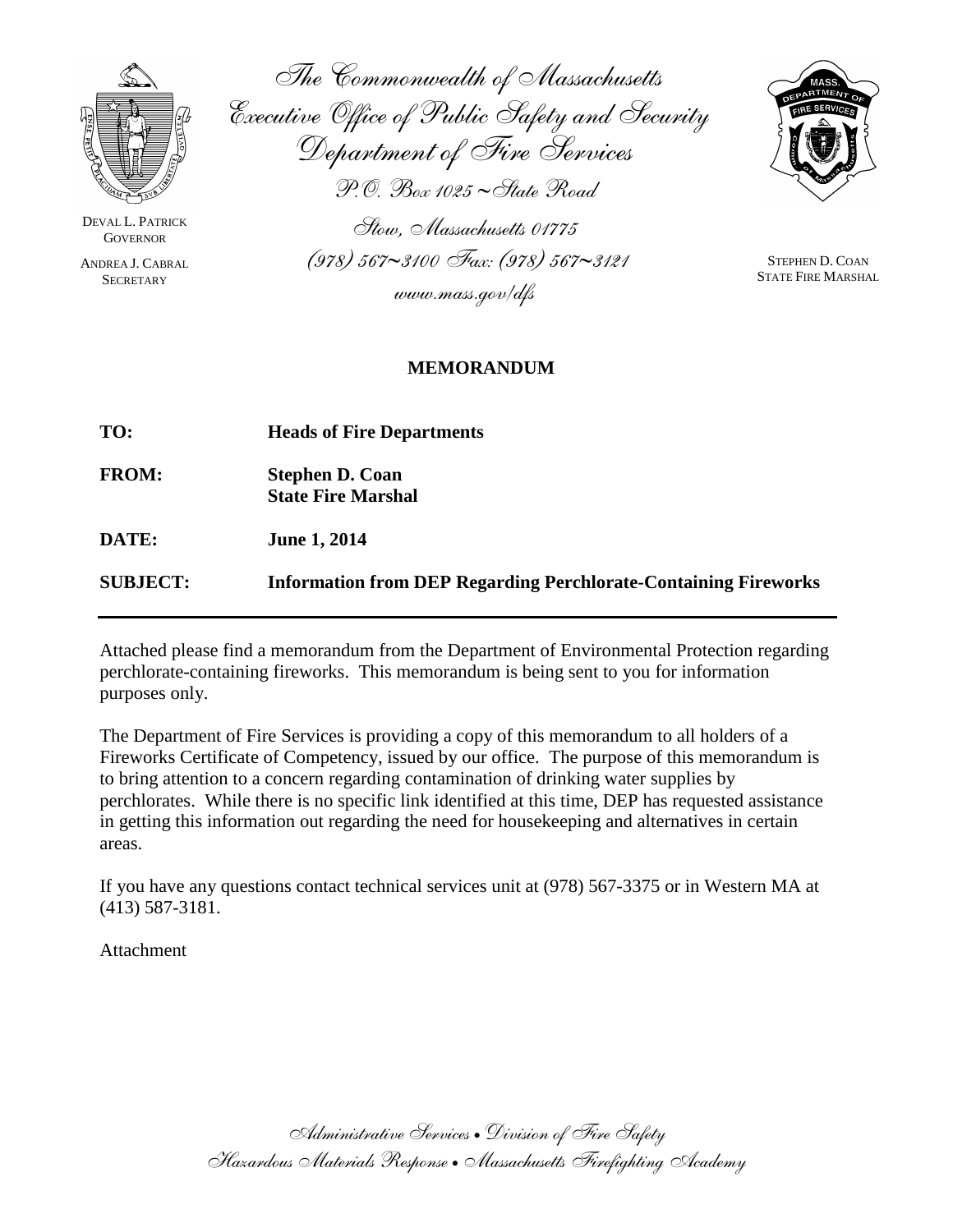## **Fireworks Best Environmental Management Practices**

#### Memorandum

To: Fireworks Contractors and Interested Parties

From: Benjamin Ericson, Assistant Commissioner - Waste Site Cleanup

Subject: Potential Environmental Contamination From the Use of Perchlorate-Containing Fireworks

Date: May 28, 2014

### **Introduction**

Over the past few years, the Massachusetts Department of Environmental Protection (MassDEP) has detected perchlorate in a number of drinking water supplies in Massachusetts, including several public water supply wells where nearby fireworks displays appear to be a source of the perchlorate contamination. The purpose of this memorandum is to provide guidance on perchlorate-containing fireworks to prevent contamination of drinking water supplies from this potential source.

#### **Background**

Perchlorate is a chemical compound comprised of 1 chlorine and 4 oxygen atoms. The wide-scale production of perchlorate for use as a solid rocket propellant has led to the use of perchlorate compounds in a number of common products, including airbag inflators, industrial chemicals, explosives, and fireworks. Perchlorate is highly water soluble, and can travel significant distances in groundwater. Perchlorate can affect the function of the thyroid gland, which regulates the body's metabolism. Pregnant women and their fetuses, infants, children under the age of 12, and people with hypothyroidism are most susceptible. In July 2006, MassDEP promulgated a drinking water standard of 2 parts per billion or ppb, and notification criteria (Reportable Concentrations in soil and groundwater) for this contaminant under the state waste site cleanup regulations (Massachusetts Contingency Plan, 310 CMR 40.0000).

Fireworks displays employing perchlorate-containing pyrotechnics have been identified as the possible source of drinking water contamination in some cases in Massachusetts. In response to detection of perchlorate in water supply wells, MassDEP investigates surrounding sites and activities that may have caused or contributed to contamination.

#### **Recommendations**

Although the environmental impacts from the use of perchlorate-containing fireworks have not been fully defined, MassDEP believes it is prudent for fireworks contractors to take the following reasonable steps to minimize potential problems: